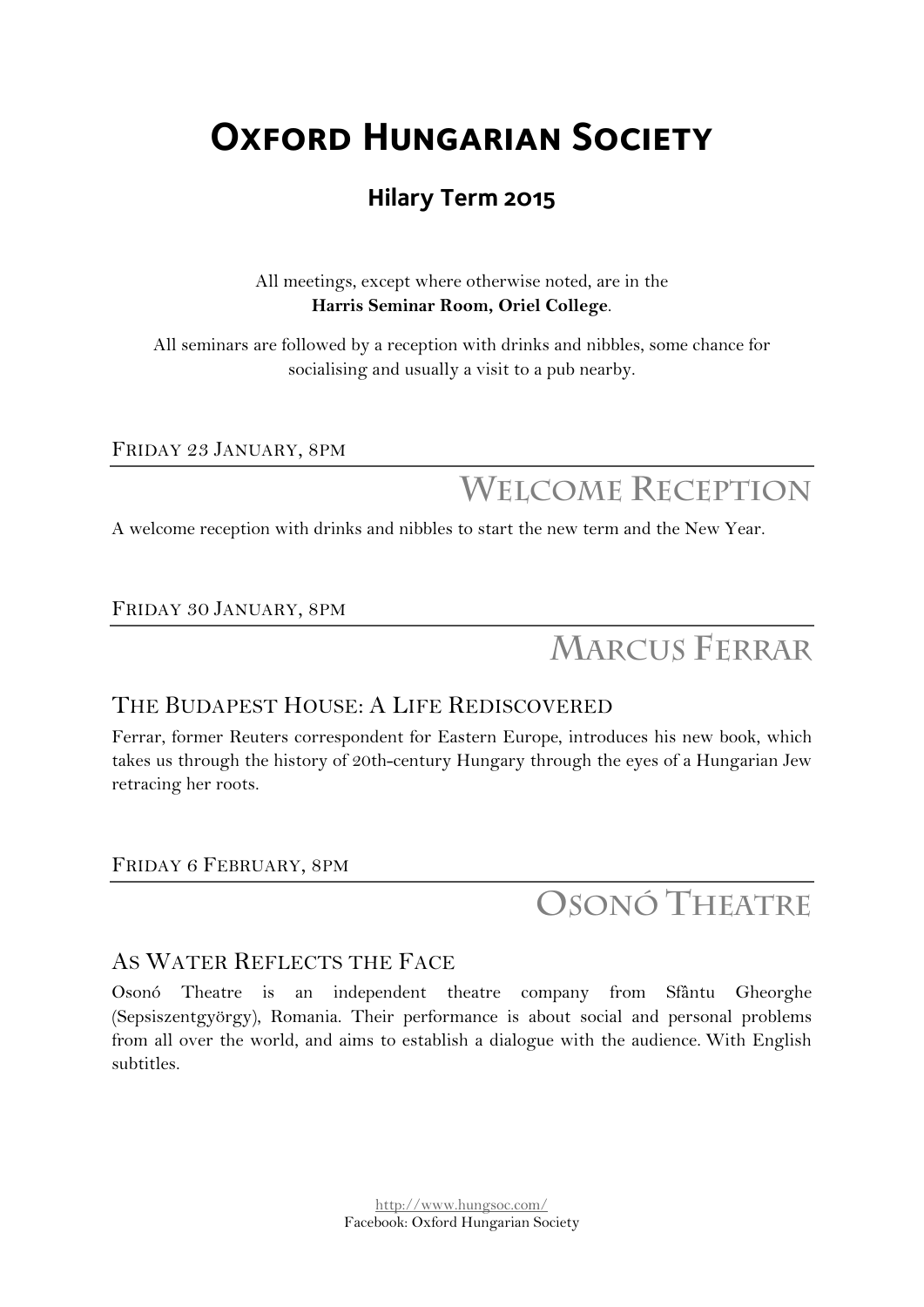### **YOUNG RESEARCHERS AT OXFORD**

#### ANDRÁS JUHÁSZ AND KINGA PETROVAI

András, associate professor of Pure Mathematics at Keble College, will tell us about the shape of space. Afterwards, Kinga, a D.Phil. student in Education, will show us how using tablets can facilitate the study of Mathematics in schools.

#### FRIDAY 20 FEBRUARY, 8PM

# **FINAL CUT: LADIES AND GENTLEMEN**

#### FILM SCREENING

A film about film, directed by György Pálfi (2012), portrays the ultimate love between the ultimate man and the ultimate woman. What are their characteristics? It attempts to answer this question using remarkable scenes from film history. With English subtitles.

### WEDNESDAY 25 FEBRUARY, 7PM PAVILION ROOM, ST ANTONY'S COLLEGE (NB TIME & PLACE) **NON-LIMITING BORDERS**

### THE HISTORY LESSON

Screening of a documentary film directed by Dušan Trančík about how secondary school students in Slovakia and in Hungary are taught about the Treaty of Trianon. The evening will be opened by Professor Robert Evans with a talk about the events which led to the Treaty of Trianon. After the screening, Prof Evans will lead an audience discussion with the director. This event is co-organised with the Oxford University Czech and Slovak Society.

WEDNESDAY 4 MARCH, 6PM MRC ANATOMICAL NEUROPHARMACOLOGY UNIT (NB TIME & PLACE)

## **PÉTER SOMOGYI AND LINDA KATONA**

### CO-OPERATION IN SPACE AND TIME IN THE BRAIN

The eminent neuroscientist and his fellow researcher introduce us to the labyrinth of brain cells which help us to perceive time and space. They also discuss the work of Prof. Somogyi's friend, Daniel O'Keefe, recipient of the Nobel Prize.

> http://www.hungsoc.com/ Facebook: Oxford Hungarian Society